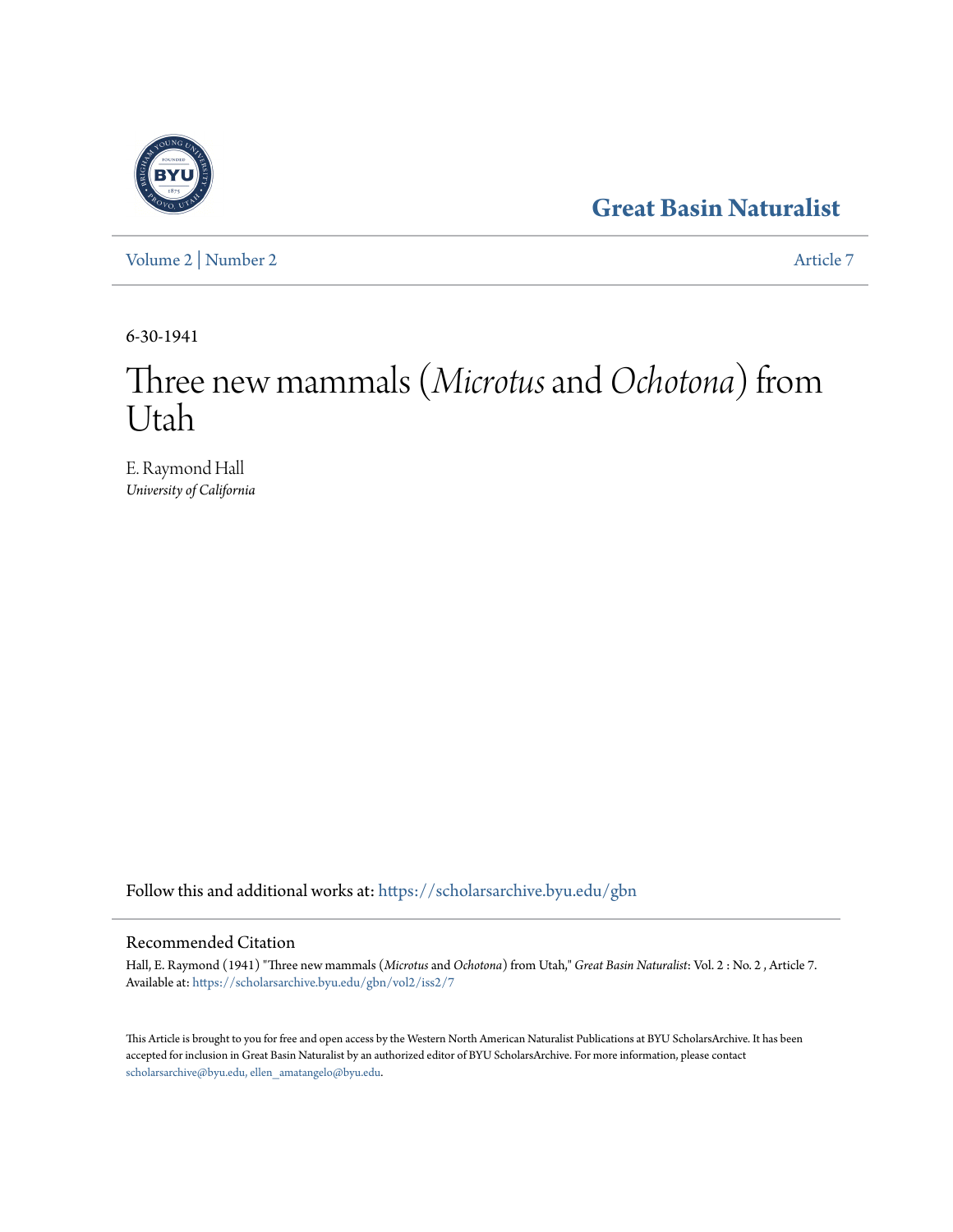## THREE NEW MAMMALS (MTCROTUS AND OCHOTONA) FROM UTAH<sup>(1)</sup>

E. RAYMOND HALL Associate Professor of Vertebrate Zoology University of California

and

C. LYNX HAYWARD Assistant Professor of Zoology Brigham Young University

Recognition, several years ago, of the distinctive characters of specimens of *Microtus montanus* from central Utah led to the saving of additional specimens for the collections of the Zoology Department of Brigham Young University. Study and comparison of these speci mens with topotypes and other pertinent materials in the Museum of Vertebrate Zoology of the University of California reveals the existence of two hitherto unnamed geographic races of meadow mice. Also, specimens of the pika from south-central Utah are found to belong to a previously unrecognized race. Descriptions and names for these three new subspecies are offered below

Microtus montanus amosus Hall and Hayward, subsp. nov.

Type: Female, adult, skin and skull; no. 95272, Mus. Vert. Zool. Torrey, Wayne County, Utah; June 18, 1938; collected by James W. Bee ; original no. 705.

Range : Fremont River drainage in south-central Utah.

DIAGNOSIS: Size large; tail long (25 to 27 per cent of total length) ; color reddish; skull with short palate and short nasals; hraincase wide across mastoidal region ; auditory bullae large.

Comparisons: Individuals of this race are larger than those of nanus, nexus, fusus or micropus and apparently are larger even than arizonensis. The size is about as in fucosus and rivularis. The reddish color of the upper parts distinguishes amosus from nanus, micropus, fucosus and in lesser degree from nexus, but resembles that of fusus, arizonensis and rivularis. From rivularis, . seemingly the closest relative of amosus, it is distinguished by smaller skull, with, nevertheless, much larger auditory bullae. Individuals of arizonensis, which is the second closest relative of *amosus*, are smaller bodied.

<sup>(1)</sup> Contribution from: the Museum of Vertebrate Zoology. University of California, and the Department of Zoology and Entomology, Brigham Young University.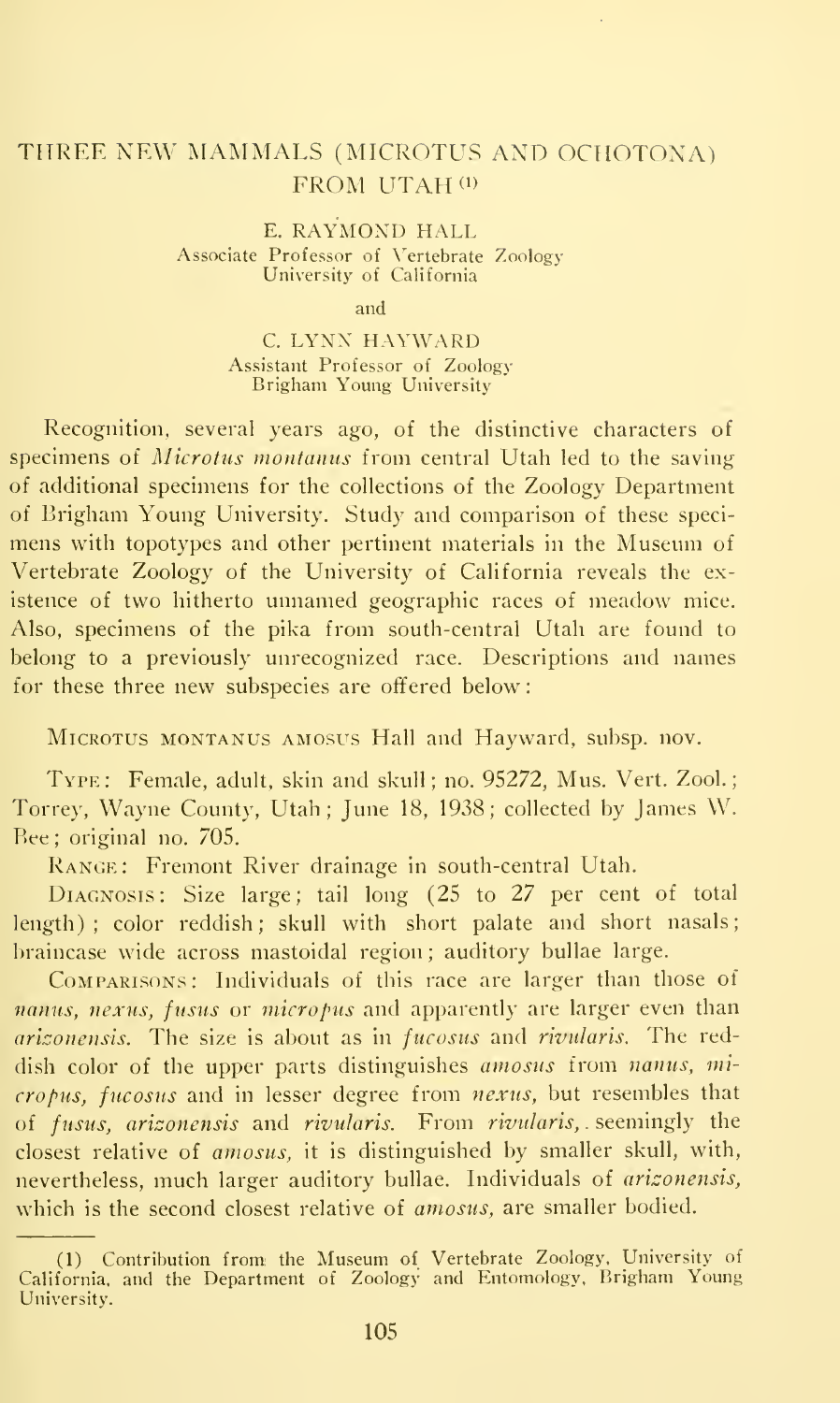REMARKS: Specimens, not at this writing available for examination, from Jensen, Uintah County, Utah, were previously commented upon (Proc. Biol. Soc. Washington, vol. 51, p. 132) as intermediate in some respects between the small reddish race *fusus* from Colorado and the larger, more blackish race micropus from Nevada. These specimens from Jensen possess several characters which give basis for thinking that when the geographic ranges of the subspecies of Microtus montanus in Utah are more thoroughly worked out, the race amosus will be found to have an extensive range in the Colorado River drainage in that State.

Measurements : Average and extreme measurements in milli meters of 3 adult males from Steep Creek, Garfield County, and <sup>5</sup> adult females from Torrey, Wayne County, are: Total length,  $\zeta$ , 174  $(170-179)$ ,  $\varphi$ , 180  $(175-185)$ ; length of tail, 44 (41.5-46), 48 (40-54) ; length of hind foot, 20.2 (20.0-20.5), 20.7 (20.0-21.5) ; weight in grams, 62.0 (57-67), 67.0 (58-76) ; condylobasal length, 29.2 (28.9- 29.5), 29.9 (29.0-30.3); occipitonasal length, 27.8 (27.4-28.1), 28.4 (27.4-29.4); nasal length, 8.4 (8.2-8.5), 8.6 (8.3-8.9); zygomatic breadth, 16.9 (16.5-17.3), 17.3 (17.0-17.6); interorbital breadth, 3.6 (3.6-3.6), 3.7 (3.5-3.9); mastoidal breadth, 13.8 (13.2-14.6), 13.6 (13.3-13.9) ; alveolar length of upper molar series, 7.1 (7.0-7.2), 7.4  $(7.1-7.7)$ ; breadth of rostrum measured between ventral margins of infraorbital canals, 5.3 (5.2-5.3), 5.5 (5.4-5.7); palatilar length, 14.9  $(14.5-15.2), 15.6$   $(15.0-16.0)$ ; width of tympanic bulla between anterodorsal face of external auditory meatus and posterior opening of stapedial canal, 6.3 (6.2-6.3), 6.4 (6.2-6.5).

Specimens Examined: Total number, 25, as follows: WAYNE CO.: Torrey, 6,500 ft., 15. GARFIELD CO.: Steep Creek, 8,500 ft., 10. With the exception of the type, all specimens are in the collection of the Department of Zoology, Brigham Young University.

Microtus montanus nexus Hall and Hayward, subsp. nov.

Type: Female, adult, skin and skull; no. 95271, Mus. Vert. Zool. West Canyon, Oquirrh Range, Utah County, Utah; August 3, 1939; collected by James W. Bee; original no. 19-8-3-39.

RANGE: Valleys and mountains of central Utah from Ogden south to Fish Lake Plateau; limits of range undetermined.

Diagnosis: Size medium; tail relatively long (averaging 28 per cent of total length) ; upper parts with some reddish and some blackish; skull small; palate and nasals short; braincase relatively narrow across mastoidal region ; tympanic bullae large.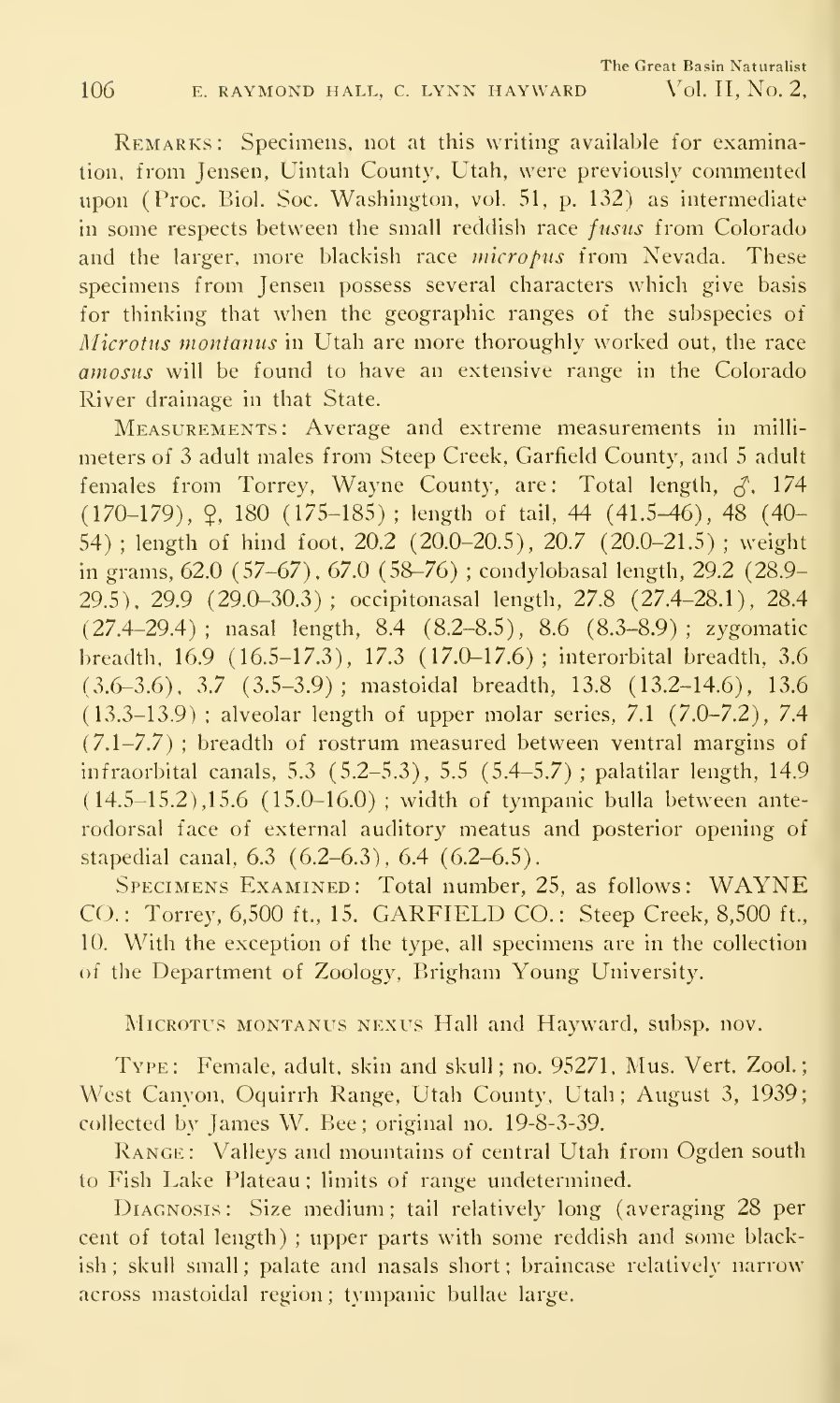Comparisons and Remarks: Individuals of this race are small and in that respect approach nanus and fusus. M. m. nexus is less reddish and more blackish than *fusus*, blacker and less grayish than *nanus* and less blackish than the larger micropus. Although this subspecies is smaller than  $micropus$ , the auditory bullae are more inflated and actually are larger. The shorter palate, relatively shorter nasals, and relatively narrower braincase, as measured across the mastoidal processes, are other features differentiating nexus from micropus. The large bullae is a feature found also in  $\overline{a}$  mosus but it and *rivularis* can be differentiated readily from nexus by larger size.

The specimens from Fish Lake come from within the Colorado River drainage and therefore might be expected to be referable to amosus. Nevertheless they have more of the characters of nexus al though they are not typical of that race.

MEASUREMENTS: Measurements of 3 adults,  $\delta$  no. 1728,  $\Omega$  no. 1730, and the type are: Total length, 172, 168, 155; length of tail, 42, 46, 41 ; length of hind foot, 21, 20.3, 20; weight in grams, 57, 70, 50; condylobasal length, 27.8, 27.5, 27.2; occipitonasal length, 26.5, 26.2, 26.2; nasal length, 8.0, 7.5, 7.3; zygomatic breadth, 16.0, 15.9, 15.6; interorbital breadth, 3.7. 3.6, 3.6; mastoidal breadth, 12.3, 12.3, 12.0; alveolar length of upper molar series, 6.4, 6.7, 6.5 ; breadth of ros trum measured between ventral margins of infraorbital canals, 5.2, 5.3, 5.0; palatilar length, 14.3, 14.4, 14.2; width of tympanic bulla be tween anterodorsal face of external auditory meatus and posterior opening of stapedial canal, 5.9, 6.4, 6.3.

Specimens Examined: Total number, 16, all from Utah, as fol lows: WEBER CO.: Ogden, 4293 ft., 3 (M.V.Z.); UTAH CO.: West Canyon, Oquirrh Range, 8 (7 in B.Y.U.), Provo, 4510 ft., <sup>1</sup> (M.V.Z.) ; SEVIER CO.: <sup>10</sup> mi. N. Fish Lake, Fish Lake Mts., 10,000 ft., 4 (M.V.Z.).

OcHOTONA PRiNCEPS UTAHENSis Hall and Hayward, subsp. nov.

Type: Male, adult, skin and skull; no. 95273, Mus. Vert. Zool. 2 miles west of Deer Lake, Garfield County, Utah; June 25. 1938; collected by George Stanton Cannon ; original no. 73.

Range: Known only from the type locality.

DIAGNOSIS: Size large; hind foot of medium length; color dark grayish above; anteroposterior extent of palatal bridge equal to or more than transverse width of crown of last upper molar; interpterygoid space only slightly spatulate or parallel sided ; tympanic bullae large ; nasals broad posteriorly.